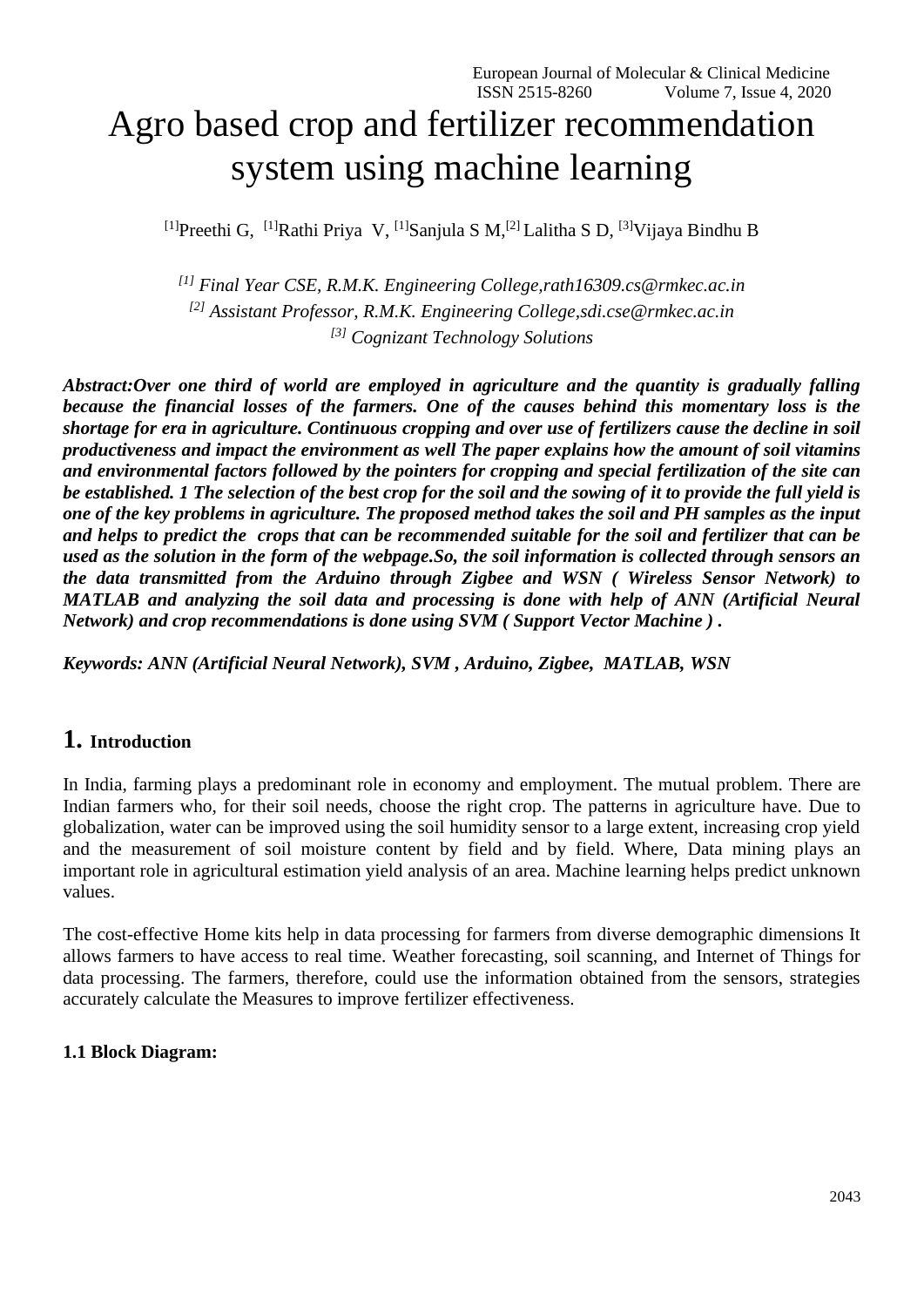

**Figure 1: architecture diagram**

#### **2. Literature Review:**

For decades, the development of agriculture has contributed to the formation of cultures that are climatefriendly for economic growth[1]. Today, agriculture takes place on a massive scale however the agrarian driven increase, poverty reduction, and meals protection are at the stake[2]. The weather exchange could cut crop yields, especially inside the world's maximum meals insecure regions. All plant life requires a balanced supply of micronutrients for its growth Among all of the vitamins for plants increase nitrogen, potassium and phosphorus are the number one macronutrients required by the plants for robust increase[3].Most usually urea used for plant cultivation receives enzymatically hydrolyzed to ammonia by an enzyme know as urease this is found in soil microorganisms. Since the conversion is very fast and exceeds the rate at which the ammonia produced can be used by plant life. Only 40%-50% of urea applied in traditional fertilizers seems to be used by the plant life while the relaxation leaches into the water ,pH is misplaced to the atmosphere by using denitrification. Fertilizers like Ammonia phosphate and Di ammonia phosphate are some assets for phosphorus. The role of potassium is oblique as it is used to activate over 80 enzymes at some point of the plant[4].It allows flora to make robust systems and It will increase plant's capability to withstand excessive weather conditions and make them grow rapidly and combat diseases. It will increase water use efficiency and convert sugar to scratch in the gain filling process. Potassium Chloride-Potash is one of the supplies for Potassium [4]. The acidity of the soil or pH they puck universally. Hence, soil monitoring is the basic process for farming. The unparalleled crop yield because of damaging weather situations and infertile soil led the farmers to face financial trouble inflicting many suicidal cases across the world. Thus, the need for establishment to restrict such a downside and a balanced framework which is beneficial for rugged tendencies of the agriculture field.

#### **3.Hardware Overview:**

#### **3.1 Arduino:**

Arduino is a software and hardware company which is freely available for the user community.It manufactures and designs Single-board microcontroller kits .It can construct digital devices and interactive gadgets which can feel and control items inside the physical world. There is an Arduino uno that is installed on a microcontroller board known as the atmega328 datasheet, a free and open - source electronics platform focused entirely on user friendly hardware and applications. There are 14 digital output / input pins, 6 digital output pins, A USB link and ICSP header, a crystal oscillator at 16 MHz and a push button.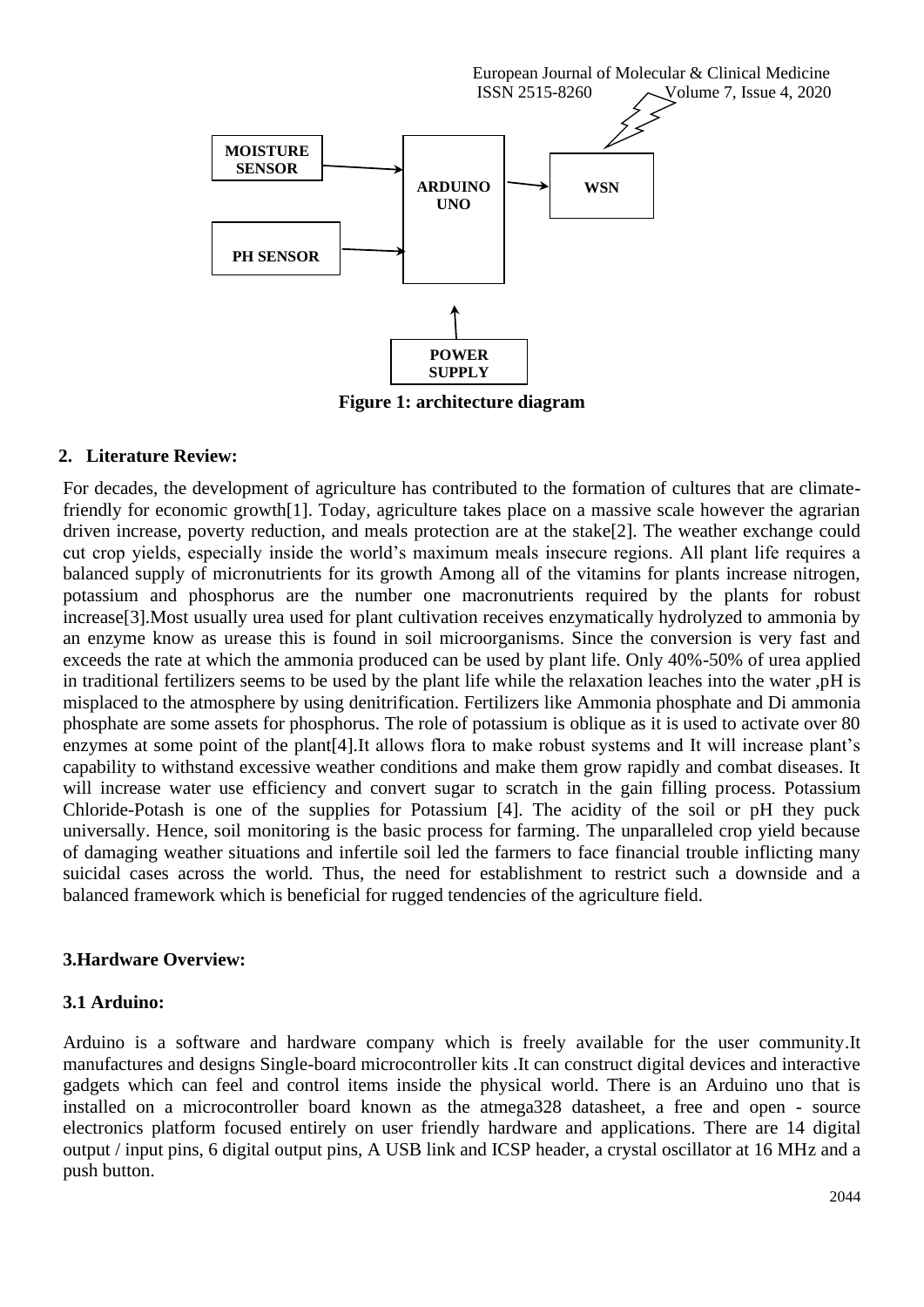# **3.2 Arduino UNO:**

Arduino is a microcontroller-based kits available as an open source for constructing interactive objects and digital devices that can monitor and feel physical devices. it's a microcontroller board Built by several suppliers using microcontrollers. A collection of digital and analogue input / output pins will communicate with different latest infrastructure and circuits. This enables the loading of programmed from USB (Universal Serial Bus) personal computers that act as a serial communication interface. Arduino's project offers development environment support Processing using self-supported languages like C and C++.



**Figure 2: Arduino UNO**

# **3.3 MoistureSensor :**

Soil moisture sensors,Electrical resistance, for example, dielectric steady or neutron interaction, use different properties of the soil to serve as one of the proxies for measuring the moisture content in the material. Soil moisture sensors diploma the volumetric water content in material that uncontrived gravimetric measurement of self-ruling soil moisture calls for casting off, drying, and weighting of a sample.

#### **3.4 Soil Moisture Sensor Interfacewith Controller:**

The relation between the measured belongings and soil moisture need tobe calibrated and willvary counting onenvironmental elements according tosoil kind, temperature, or electric powered conductivity meditated microwave radiation is unauthentic by means of the soil moisture and is usedfor much off sensing in hydrology and agriculture. The transportable probe instruments could even beemployed by farmers or gardeners.

capabilities



**Figure 3: Soil Moisture sensor**

# **3.5pH Sensor :**

A pH Meter is a logical device that quantifies the Hydrogen particle motion in water based total arrangements, demonstrating its sharpness or alkalinity communicated as ph. It electrical potential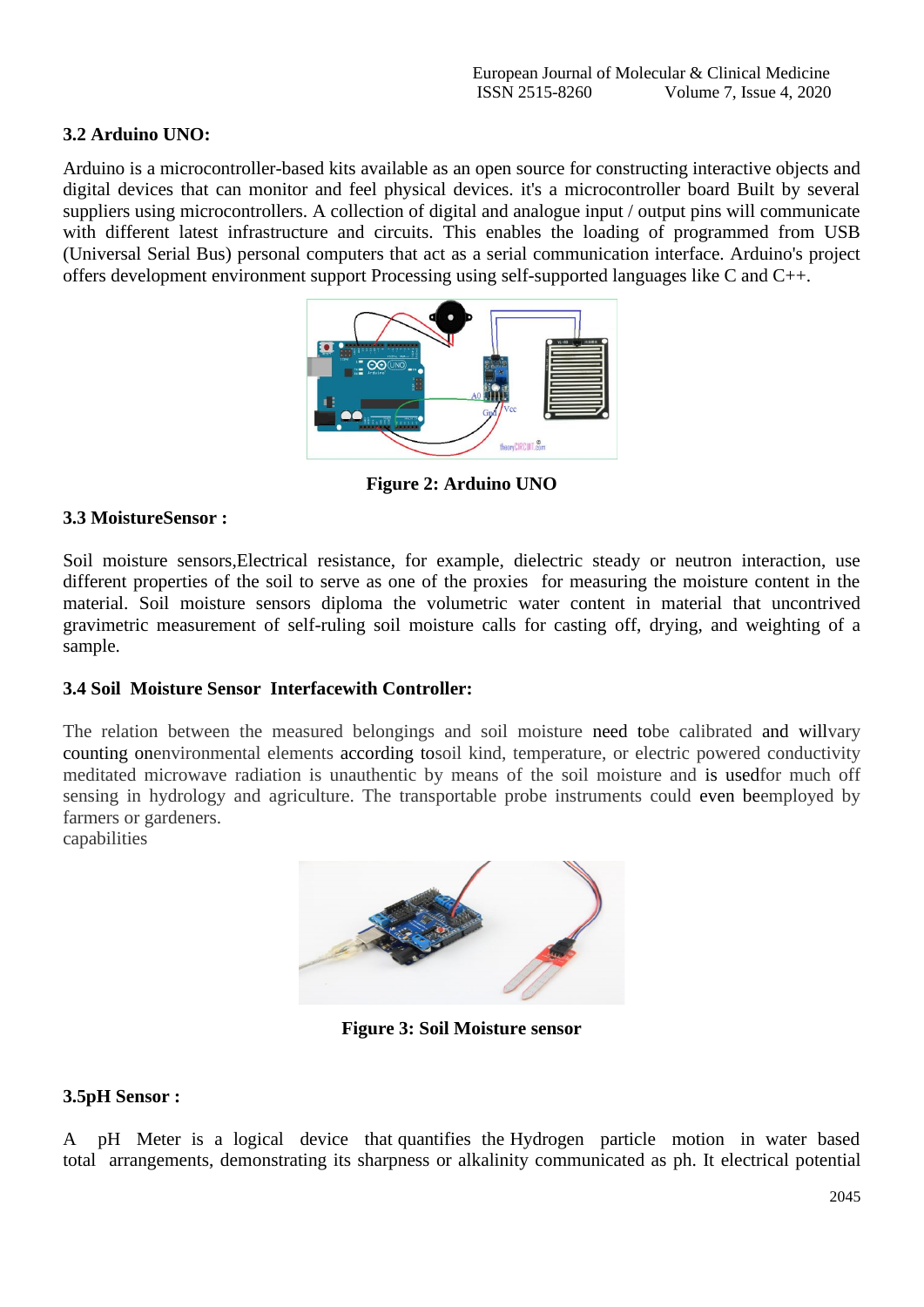identifies with the acidity or pH of the arrangement. Run of the mill exercises using our pH sensor incorporate; Corrosive wiring titrations, Investigations of circle of relatives unit acids and bases.



**Figure 4: pH Sensor**

# **3.6pH Sensor Interface with Arduino:**

A pH sensor Is a system that quantifies the hydrogen particle focus (pH) in an answer , displaying its corrosiveness or alkalinity. Notwithstanding estimating the PH of fluids, it is able to likewise gauge the wateriness and mild level. The pH sensor has an inbuilt meter to quantify the light power. The pH of a wordplay shows how acidic or essential (soluble) it is. The pH expression deciphers the estimations of the hydrogen particle fixation which typically extends between truly 1 and  $10 x - 14$ gram equivalents consistent with litre into numbers somewhere inside the variety of 0 and 14.



**Fig 5: sensors with Arduino interface**

#### **3.7Zigbee:**

The ZigBee in an Arduino board allows communication wirelessly .It's miles based on the Xbee module from MaxStream. The module can speak up to one hundred feet indoors or 300 toe s exterior. It could be used as a serial/USBalternative ,can be positioned into a command mode and configure it for a diffusion of broadcast networking alternatives. The shields break out every pin to a through- hollow solder pad. It also provides pin headers and analogue inputs for the use of optical pins 2 to 7. It was created in collaboration with Libelium, who designed it (used for increasing sensor networks) to be used for their Squid Bee motes.



**Figure 6: Zigbee**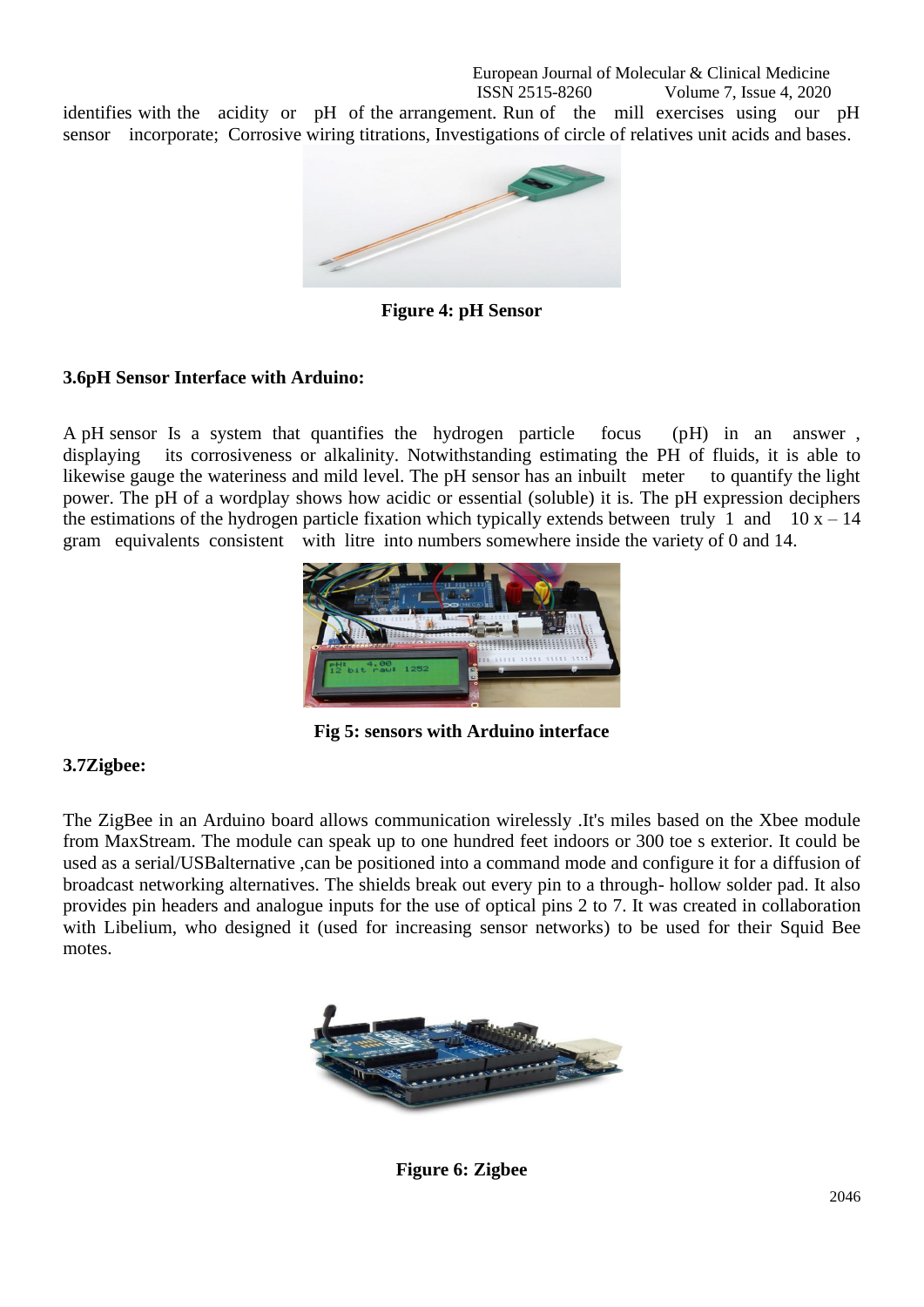# **4.SoftwareOverview:**

# **4.1 Embedded CProgramming :**

Embedded C is programming language extension for C that writes issues for various embedded systems between C extensions. It supports features such as arithmetic calculation of fixed points, separate multiple memory banks and basic operations of input / output  $(I / 0)$ . A built-in framework is a system for embedding is a computerized system with a safe purpose inside a larger electrical and mechanical system, often with computational restrictions in real time and the general-purpose counterparts are small size, low power with restricted processing resources, usage, however, robust operating levels and low cost per system take full advantage of existing sensors and the network of embedded units on top of hardware intelligence mechanisms. Most modern embedded systems have CPUs with peripheral interfaces or integrated memory.

# **4.2 MATLAB:**

MATLAB is matrix laboratory which uses the proprietary programming language of math works that functions as a numerical computing method multi paradigm. MATLAB can perform plotting the matrix manipulations of data and function , implementing algorithms, user interfaces development and programs interfacing with them .It has an MuPA which is an optional toolbar symbolic engine that enables access to symbolic programming skills and can incorporate graphical design based on multi domain simulation model for complex and embedded systems. It involves the development of math and computer algorithm modelling exploration and visualization of science and engineering graphics through simulation ,development and testing of data analysis technology development including graphical interface construction

# **4.3 Arduino IDE:**

The Arduino IDE offers a development environment that is an application that is cross platform it provides a wiring project software library that offers several procedures for popular input and output. By using special code structuring rules, C and C++ languages are also supported. Programs can be uploaded and written to compatible Arduino boards**.**

# **5.Methodology:**

# **5.1 Datasets:**

It can be accumulated in two ways: one is to obtain records from a valuable online resource and the other is the reverse. Data from the sensor nodes. Online datasets are conveniently accessible in the form of a matrix of records or unmarried Table Database. There could be more details in the datasets that are organized or unstructured formats. Because certain datasets are explicitly protected, certain preliminary registration and authentication as a way to gain entry. The other source of proof is sensor datasets, which are by organization / surroundings in particular. There is a sensor node infrastructure in the organization / environment where the data is collected according to their a structure for programming and stored within the backend.

# **5.2 Crop Prediction Using ArtificialNeural Networks:**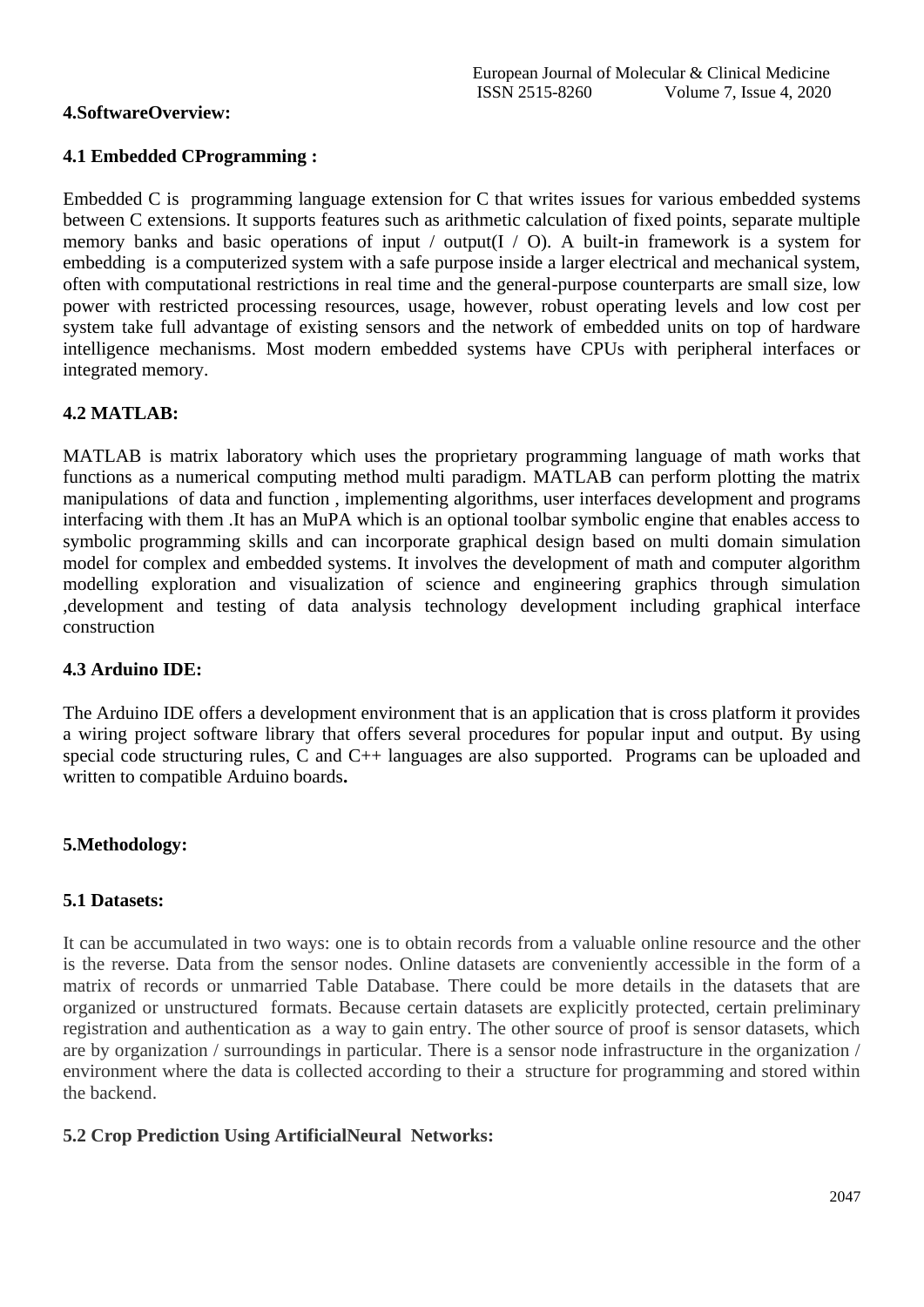The method of crop yield prediction is used to predict the exact crop by sensing various soil and soil profile. Additionally, atmosphere-associated parameters. Criteria like pH, nitrogen , potassium, phosphate, Depth, Temperature, Precipitation. ANN are learning algorithms which can designed after brain. That is, similar to how the neurons in our nervous machine are able to study from the past records, similarly, the ANN is capable of studying from the information and offering responses in the shape of predictions or classifications. In our model the ANN is particularly used for the normalization reason in order that the cost acquired from the sensors can be precise and the prediction may be accurate. ANN is particularly used for the normalization reason in order that the cost acquired from the sensors can be precise and the prediction may be accurate.



**Figure 7: Neural Networks**

**5.3 Support Vector Machines:**

The SVM finds its region in the Suggestion gadget with schooling set in this painting for education. Yeah, in our Model SVM is used to distinguish the two values of one kind, namely the pH fee and the moisture value of the dataset. And do the subsequent sorting. Support Vector Machines are a form of supervised machine to learn about. Algorithm that offers analysis of class and regression evaluation data. While they can be used for regression, For schools, SVM is widely used. Within n-dimensional space, we perform plotting. The meaning of each feature is The price of the basic coordination is still the same. A proper hyperplane is found between the 2 groups. Such an instruction guide. Vectors are the organized embodiments of observation by man or woman. It is a border strategy to segregate Each of those schools. Create a hyperplane that divides the dataset into classes. Now let initiate with a problem with a sample. Assume that you have to distinguish purple triangles from blue circles for a given dataset.



**Figure 8: Support Vector Machine(SVM) before hypothesis**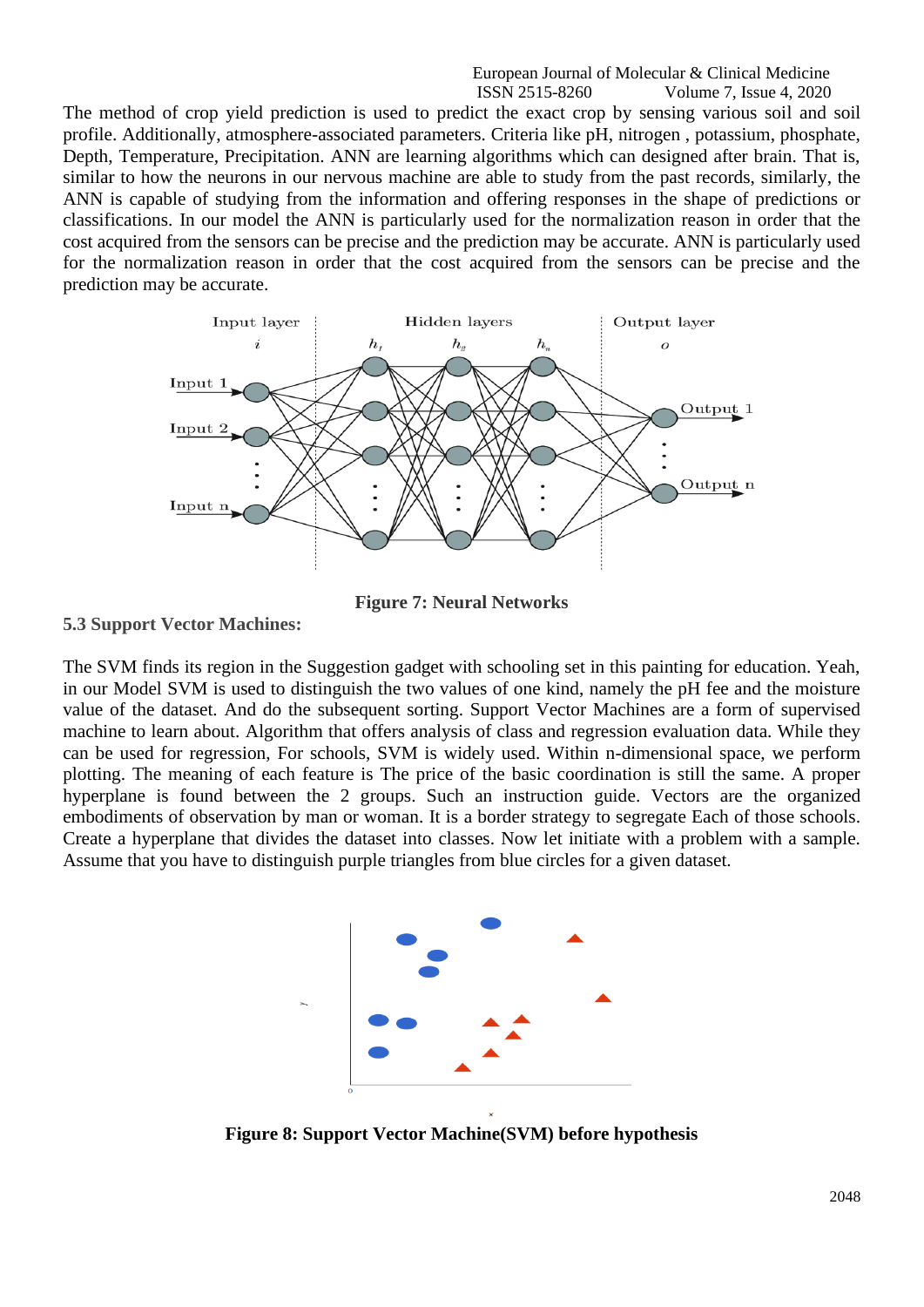Your aim is to build a line that separates the documents into two groups, making a distinction between pink triangles and blue circles .It's easy to picture a straight line dividing the two training courses. There is not, therefore, a single line, You can agree on which role you should perform. Let us imagine a number of the lines that would have been able to Distinguish:



**Figure 9: SVM after hypothesis**

We should discover the variables that lie nearest to each of the groups, according to SVM. These points are related to here. To as vectors of assistance. We discover the closeness between our dividing plane and the aid vectors in the following step. The width between the points and the dividing line is known as the margin. The aim of a collection of rules for an SVM is to Maximize this margin very well. The hyperplane becomes the most attractive once the margin reaches its limit.



**Figure 10: SVM Classifier 6.Fertilizer Recommendation (Natural Language Processing):**

#### **6.1 Componentsof Natural Language Processing:**

There are two components of NLP as given in debatable situations: the proposed device has an added benefit of suggesting fertilizer for the farmer primarily based on the crop predicted. Here the Nitrogen Phosphate and Potassium are the 3 simples' crucial minerals for crop growth and consequently fertilizer recommendation is primarily based on these three values. If there may be the most desirable availability of those primary nutrients in the soil, then no fertilizers are required. When there takes place the deficiency of nutrients then the fertilizers are suggested.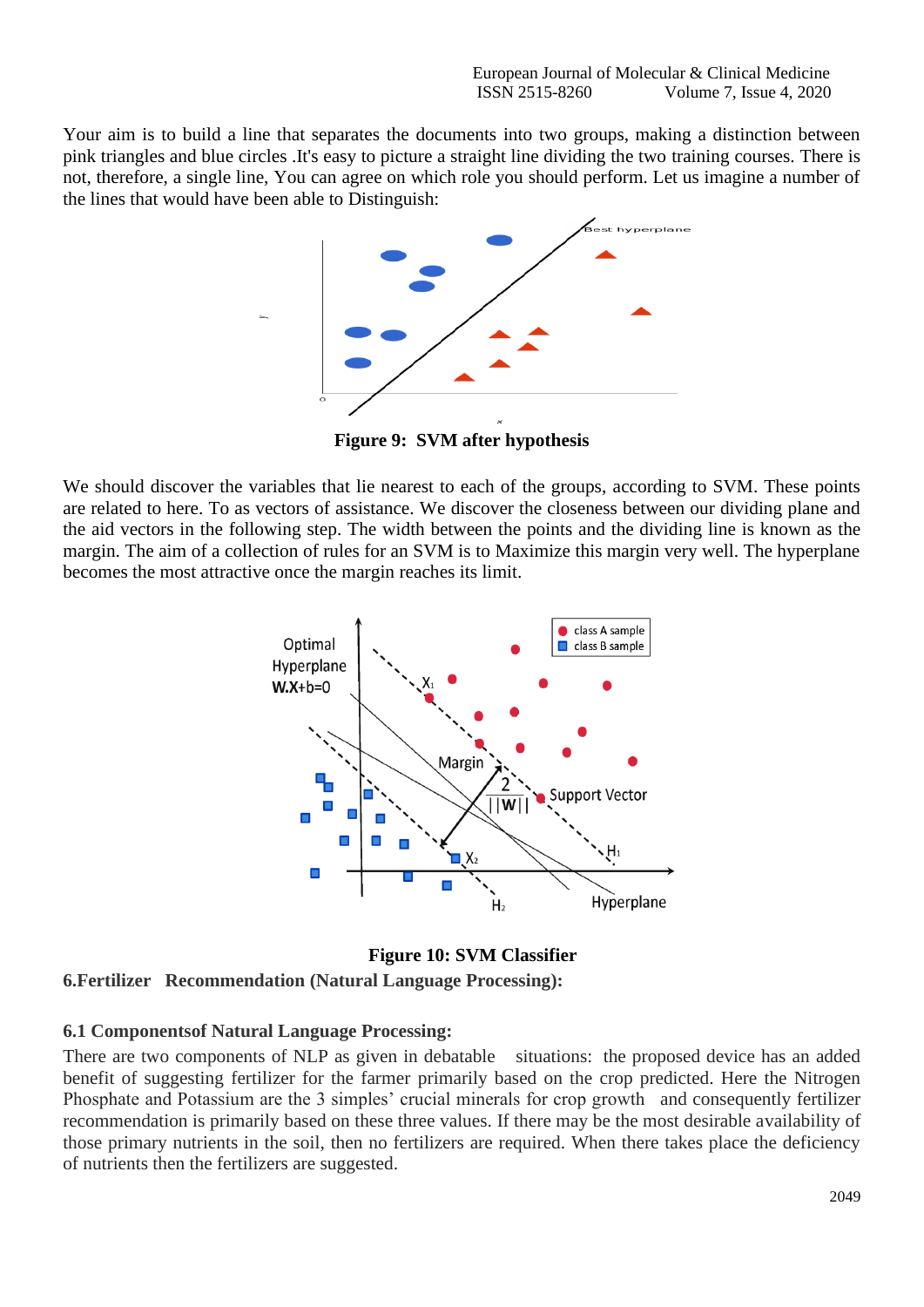Natural Language Processing, or NLP for short, is typically known as the electronic manipulation of natural language by software, also including speech and text. Natural Language Processing ( NLP) is perhaps the most machine-learning approach to engaging with complex agents to just use a natural speech, including certain English. Recognition is required, you want a clever device including certain robotics to function according to your directions, when you need to hear selection from a clinical expert system based on dialogue.

In order to conclude successfully with the herbal languages often used by individuals, the NLP discussion includes the introduction of computer systems. An NLP system 's output and input could be-

1.Voice. 2.Text Authored

# **Natural Language Understanding (NLU)**

- Mapping the information properly into supportive representations in natural language.
- Processing facility aspects of the language





#### **7. Future work:**

- 1. Building this particular application in the local Language, so that it would be more comfortable for farmers.
- 2. Crop sicknesses detection and prevention
- 3. A generalized prediction version for numerous crops by thinking about different parameters like humidity and sun radiations can be developed.
- 4. Giving information about micro nutrients.